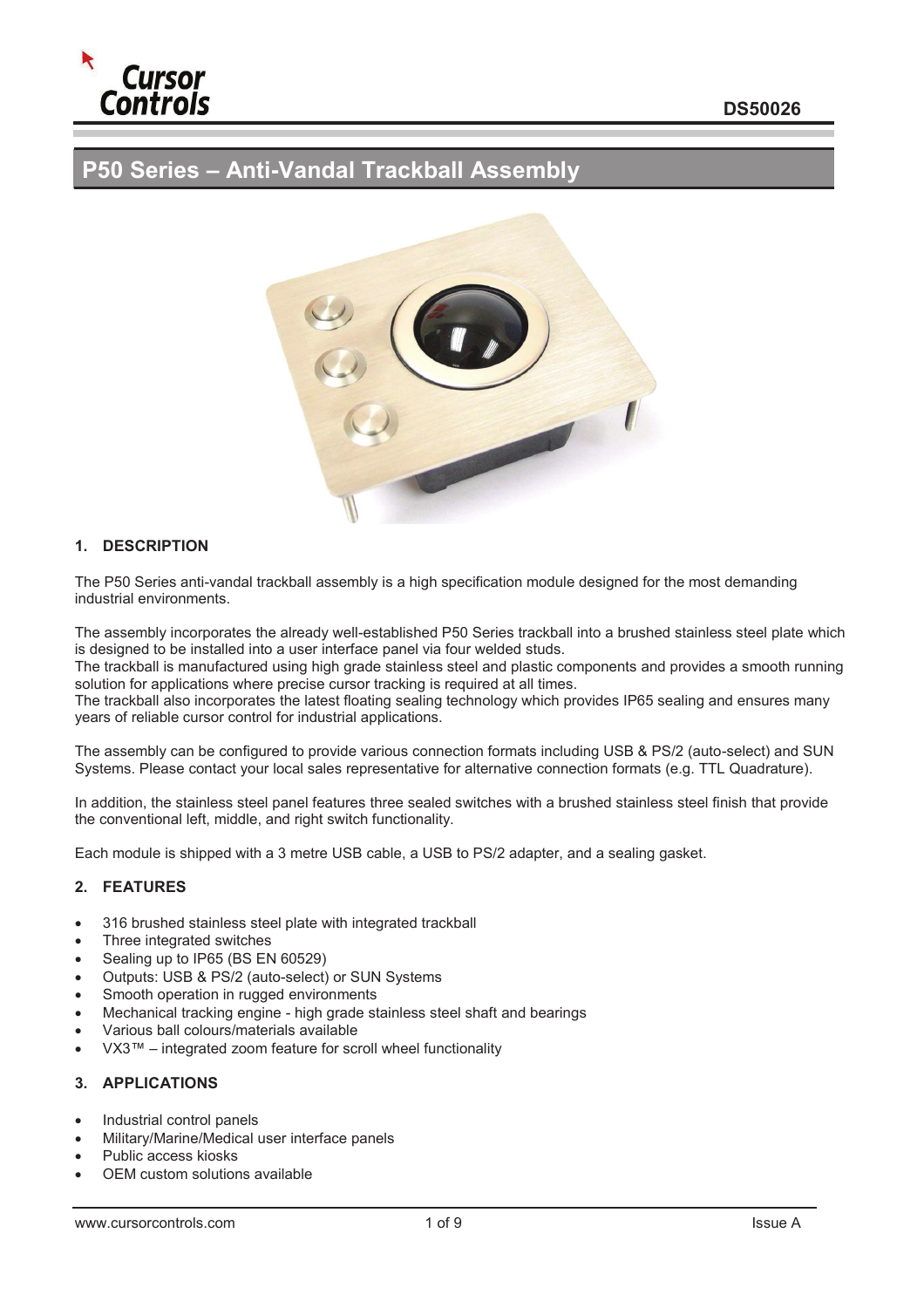

# **8. DIMENSION DRAWING**







Dimensional drawing specifies factory default orientation.

All dimensions are in mm unless otherwise stated.

Tolerances +/- 0.2mm unless otherwise stated

Please note that an IGES model is available on request. Please contact your local sales office for more information.